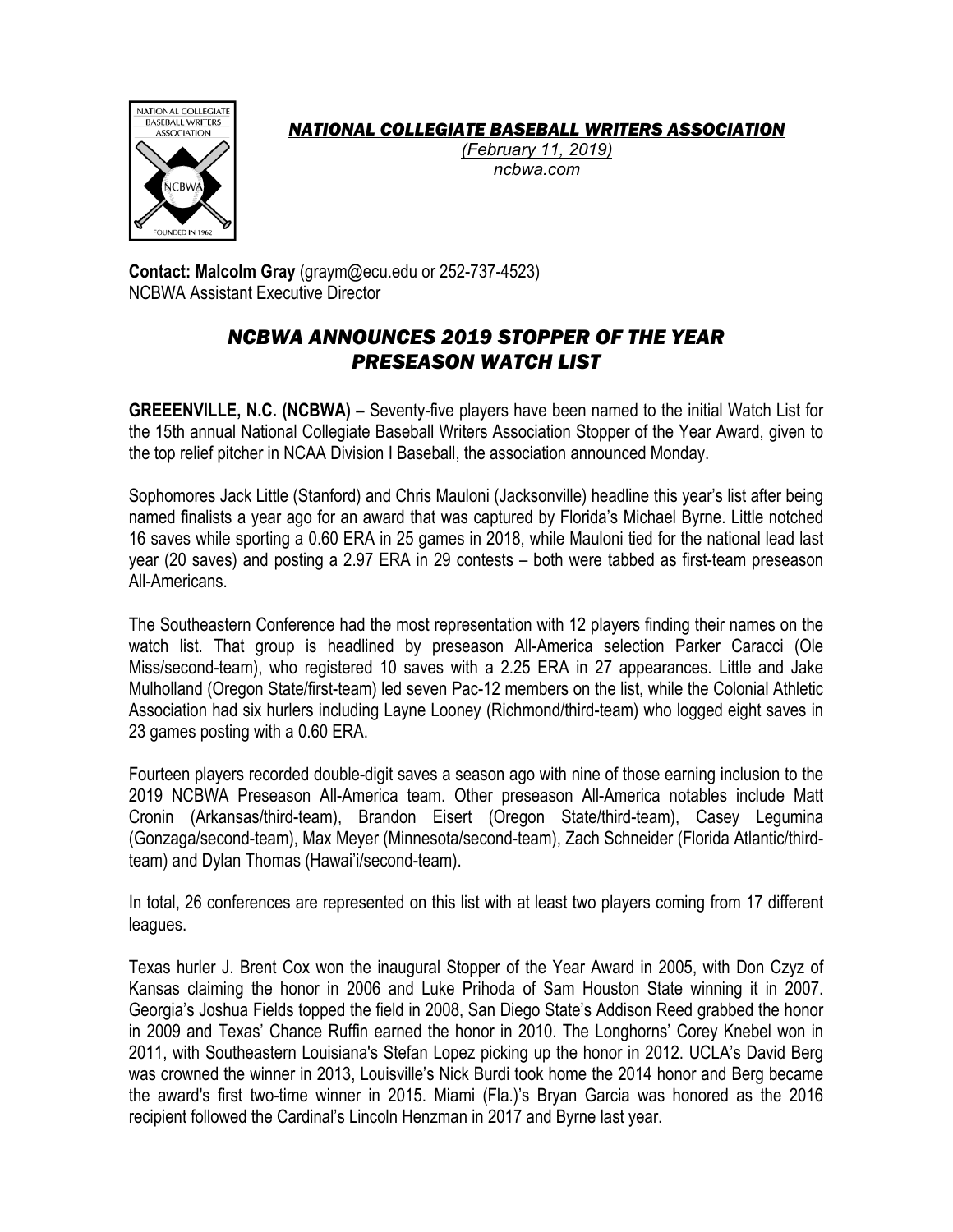The NCBWA, founded in 1962, presents the Dick Howser Trophy to the nation's top player. It also selects All-America Teams for all Divisions, a Division I Freshman All-American team, Division I, II and III Players of the Week and Division I, II and III Players of the Year.

*-- NCBWA.com --*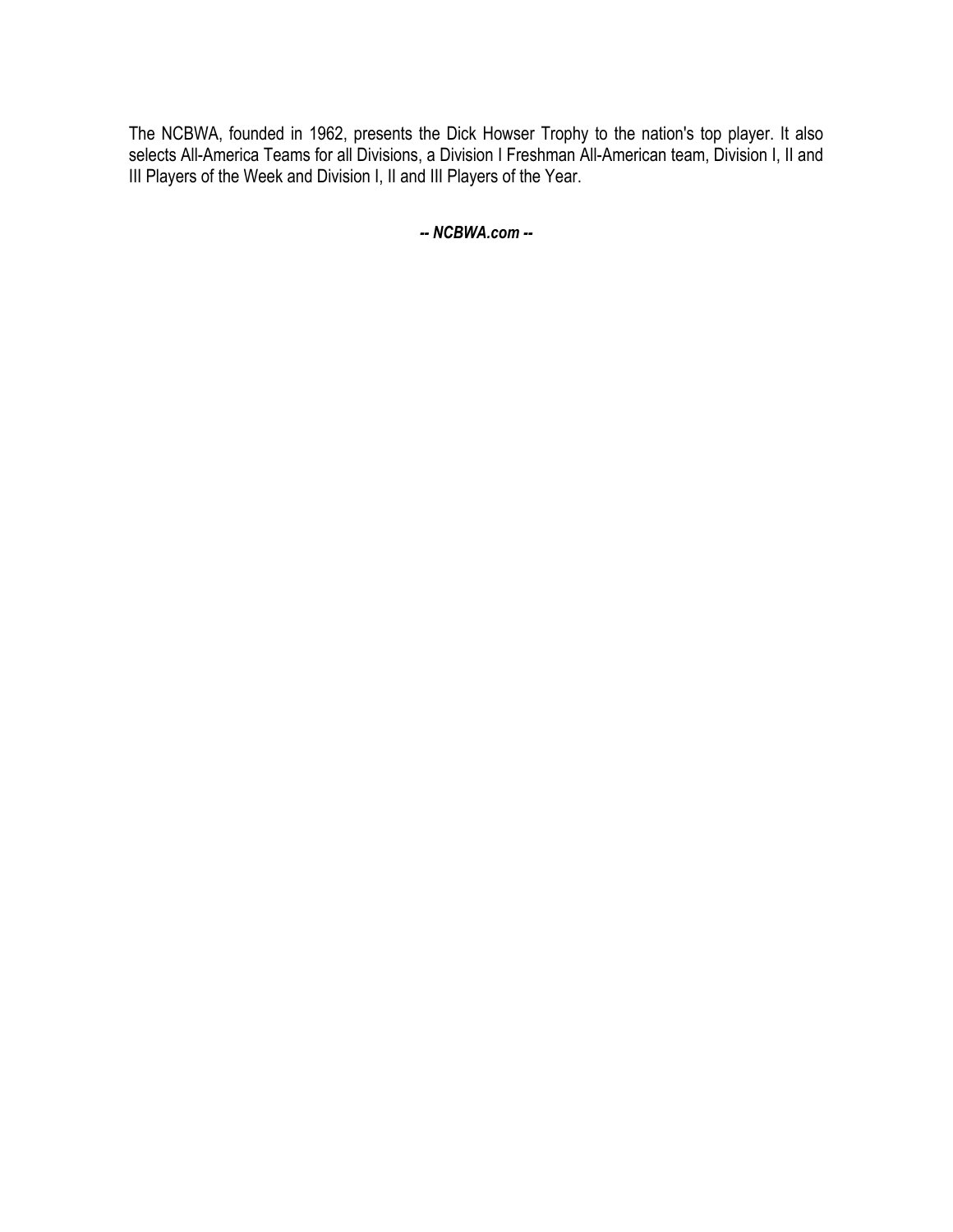## **2019 NCBWA Preseason Stopper of the Year Watch List**

| <b>RELIEF PITCHERS (75)</b><br>Plaver  | <b>School</b>                | <b>Class</b> | <b>ERA</b>   | W-L                | <b>APP</b>      | <b>GS</b>      | CG           | <b>SV</b>      | IP               | <u>н</u>        | $\overline{\mathsf{R}}$ | ER              | <b>BB</b>       | <b>SO</b>       |
|----------------------------------------|------------------------------|--------------|--------------|--------------------|-----------------|----------------|--------------|----------------|------------------|-----------------|-------------------------|-----------------|-----------------|-----------------|
| <b>Andrew Abbott</b>                   | Virginia                     | So.          | 3.18         | $3-4$              | $\overline{24}$ | 1              | $\mathbf 0$  | 6              | $\frac{1}{51.0}$ | $\overline{42}$ | $\overline{21}$         | $\overline{18}$ | $\overline{16}$ | $\overline{78}$ |
| Cody Allen                             | UIW                          | Sr.          | 3.28         | $2 - 5$            | 21              | 0              | 0            | 5              | 46.2             | 39              | 20                      | 17              | 12              | 48              |
| <b>Brett Ayer</b>                      | James Madison                | r-Jr.        | 0.45         | $2 - 2$            | 13              | 0              | 0            | 1              | 20.0             | 8               | 4                       | 1               | 13              | 31              |
| John Barr                              | New Orleans                  | Sr.          | 2.04         | $6 - 3$            | 30              | 0              | 0            | 0              | 66.1             | 48              | 24                      | 15              | 25              | 68              |
| Fineas Bonta-Smith                     | San Jose St.                 | Sr.          | 3.99         | $5 - 3$            | 21              | $\overline{c}$ | 0            | 5              | 47.1             | 48              | 24                      | 21              | 22              | 54              |
| Kyle Brennan                           | Belmont                      | So.          | 2.83         | $3 - 3$            | 28              | 0              | 0            | $\overline{2}$ | 47.2             | 51              | 27                      | 15              | 17              | 38              |
| Saywer Bridges                         | South Carolina               | Jr.          | 1.35         | $2 - 1$            | 21              | 0              | 0            | 5              | 33.1             | 27              | 7                       | 5               | 9               | 25              |
| Jordan Buster                          | <b>The Citadel</b>           | Gr.          | 4.43         | 4-4                | 23              | 0              | 0            | 3              | 40.2             | 35              | 23                      | 20              | 27              | 59              |
| Parker Caracci-2                       | Ole Miss                     | r-Jr.        | 2.25         | $5-2$              | 27              | 0              | 0            | 10             | 48.0             | 38              | 16                      | 12              | 14              | 73              |
| Matt Cronin-3                          | Arkansas                     | Jr.          | 3.54         | $2 - 2$            | 25              | 0              | 0            | 14             | 48.1             | 25              | 19                      | 19              | 14              | 59              |
| Matt Eardensohn                        | Coastal Carolina             | Sr.          | 2.18         | $7-0$              | 20              | 1              | 0            | 6              | 57.2             | 38              | 16                      | 14              | 14              | 51              |
| <b>Christian Edwards</b>               | Jacksonville State           | So.          | 1.91         | $3 - 1$            | 19              | 0              | 0            | 3              | 33.0             | 11              | 9                       | $\overline{7}$  | 19              | 55              |
| <b>Brandon Eisert-3</b>                | Oregon State                 | Jr.          | 2.53         | $5 - 3$            | 27              | 0              | 0            | 5              | 57.0             | 44              | 19                      | 16              | 12              | 52              |
| Ryan Erickson                          | Lamar                        | Sr.          | 1.66         | $3 - 1$            | 25              | 0              | 0            | 4              | 48.2             | 29              | 13                      | 9               | 15              | 60              |
| <b>Braidyn Fink</b>                    | Oklahoma                     | Jr.          | 1.71         | $0-0$              | 28              | 0              | 0            | 1              | 21.0             | 15              | 4                       | 4               | 9               | 28              |
| <b>Will Frank</b>                      | Canisius                     | Jr.          | 3.02         | $4 - 1$            | 23              | 0              | 0            | 3              | 41.2             | 26              | 16                      | 14              | 20              | 48              |
| James Giambalvo                        | <b>ETSU</b>                  | Sr.          | 3.38         | $3 - 3$            | 23              | 0              | 0            | 6              | 37.1             | 36              | 20                      | 14              | 14              | 38              |
| Jackson Gillis                         | Vanderbilt                   | Jr.          | 4.81         | $4 - 1$            | 20              | 1              | 0            | 1              | 33.2             | 33              | 19                      | 18              | 17              | 44              |
| Cole Gordon                            | Mississippi State            | Gr.          | 4.26         | $4 - 3$            | 30              | 1              | 0            | 4              | 61.1             | 51              | 29                      | 29              | 32              | 68              |
| <b>Tyler Grauer</b>                    | Indiana State                | Jr.          | 3.91         | $3-0$              | 21              | 0              | 0            | 3              | 25.1             | 28              | 14                      | 11              | $\overline{7}$  | 20              |
| Zach Greene                            | South Alabama                | Sr.          | 3.79         | $2 - 4$            | 23              | $\overline{c}$ | 0            | 5              | 57.0             | 53              | 28                      | 24              | 13              | 80              |
| Cody Greenhill                         | Auburn                       | So.          | 2.30         | $6-3$              | 21              | 0              | 0            | 5              | 58.2             | 53              | 17                      | 15              | 19              | 55              |
| Carter Henry                           | Houston                      | Sr.          | 2.09         | $5 - 1$            | 28              | 0              | 0            | 6              | 47.1             | 36              | 16                      | 11              | 23              | 51              |
| Kyle Hill                              | Baylor                       | Sr.          | 2.62         | $4 - 1$            | 25              | 3              | 0            | 1              | 55.0             | 36              | 20                      | 16              | 32              | 47              |
| Gavin Hollowell                        | St. John's                   | Jr.          | 2.16         | $3-0$              | 25              | 0              | 0            | 5              | 33.1             | 15              | 8                       | 8               | 10              | 34              |
| Sam Kessler                            | West Virginia                | Jr.          | 2.86         | $4 - 0$            | 25              | 0              | 0            | 4              | 28.1             | 25              | 17                      | 9               | 12              | 32              |
| Zach King                              | Vanderbilt                   | Jr.          | 3.46         | $1 - 4$            | 21              | 3              | 0            | 3              | 52.0             | 45              | 22                      | 20              | 21              | 51              |
| Kent Klyman                            | <b>NC State</b>              | Jr.          | 2.34<br>2.09 | $8 - 2$<br>$4 - 0$ | 31<br>26        | 0<br>0         | 0<br>0       | 4<br>7         | 61.2             | 46<br>51        | 22<br>17                | 16              | 25<br>12        | 67<br>36        |
| Joe LaSorsa                            | St. John's<br><b>TAMU-CC</b> | Jr.<br>Sr.   | 2.55         | $2 - 2$            | 20              | 1              | 0            | 2              | 51.2<br>35.1     | 22              | 14                      | 12<br>10        | 19              | 29              |
| Cody LeCompte<br>Casey Legumina-2      |                              | Jr.          | 2.77         | $3 - 3$            | 26              | 0              | 0            | 13             | 48.2             | 45              | 16                      | 15              | $\overline{7}$  | 52              |
| Zach Linginfelter                      | Gonzaga<br>Tennessee         | Jr.          | 3.93         | $3 - 4$            | 18              | 4              | 0            | $\overline{2}$ | 55.0             | 45              | 28                      | 24              | 38              | 71              |
| * Jack Little-1                        | Stanford                     | Jr.          | 0.60         | $3-0$              | 25              | 0              | 0            | 16             | 45.1             | 26              | 5                       | 3               | 8               | 58              |
| Layne Looney-3                         | Richmond                     | Sr.          | 0.60         | $1 - 0$            | 23              | 0              | 0            | 8              | 30.0             | 19              | 5                       | $\overline{c}$  | 13              | 51              |
| Connor Lunn                            | <b>USC</b>                   | Jr.          | 2.97         | $2 - 2$            | 22              | 0              | 0            | 8              | 30.1             | 26              | 11                      | 10              | 9               | 32              |
| <b>Grey Lyttle</b>                     | High Point                   | So.          | 3.55         | $2 - 0$            | 17              | 1              | 0            | $\overline{c}$ | 38.0             | 36              | 16                      | 15              | 16              | 45              |
| <b>Reeves Martin</b>                   | New Orleans                  | Jr.          | 3.40         | $2 - 5$            | 28              | 4              | 0            | 9              | 47.2             | 45              | 20                      | 18              | 15              | 55              |
| <b>John Matthews</b>                   | <b>Kent State</b>            | Jr.          | 2.51         | $1 - 1$            | 22              | 1              | 0            | 3              | 28.2             | 18              | 9                       | 8               | 13              | 37              |
| * Chris Mauloni-1                      | Jacksonville                 | So.          | 2.97         | $3-2$              | 29              | 0              | 0            | 20             | 33.1             | 27              | 11                      | 11              | 12              | 48              |
| Max Meyer-2                            | Minnesota                    | So.          | 2.06         | $2 - 3$            | 26              | 0              | 0            | 16             | 43.2             | 25              | 13                      | 10              | 13              | 54              |
| Andrew Misiaszek                       | Northeastern                 | Sr.          | 2.70         | $2 - 2$            | 29              | $\mathbf{0}$   | $\mathbf{0}$ | 12             | 56.2             | 48              | 21                      | 17              | 13              | 64              |
| Nikoh Mitchell                         | <b>Fresno State</b>          | So.          | 3.28         | $4 - 3$            | 24              | 7              | 0            | 1              | 57.2             | 40              | 23                      | 21              | 29              | 53              |
| Jake Mulholland-1                      | Oregon State                 | Jr.          | 2.20         | $2 - 2$            | 31              | 0              | 0            | 16             | 45.0             | 30              | 12                      | 11              | 11              | 42              |
| <b>Ryne Nelson</b>                     | Oregon                       | Jr.          | 3.86         | $3 - 1$            | 16              | 0              | 0            | 4              | 23.1             | 21              | 11                      | 10              | 14              | 37              |
| Caden O'Brien                          | North Carolina               | So.          | 2.63         | $7-0$              | 30              | $\overline{c}$ | 0            | 0              | 48.0             | 30              | 17                      | 14              | 27              | 52              |
| Aaron Ochsenbein                       | Eastern Kentucky             | r-Sr.        | 4.70         | $2 - 2$            | 25              | 4              | 0            | 9              | 51.2             | 50              | 33                      | 27              | 25              | 71              |
| Nathan Ocker                           | College of Charleston        | Sr.          | 2.03         | $2 - 4$            | 21              | 0              | 0            | 10             | 44.1             | 25              | 10                      | 10              | $\overline{7}$  | 56              |
| Cam Opp                                | Army                         | Sr.          | 2.66         | $5-2$              | 25              | 6              | 0            | 4              | 61.0             | 48              | 29                      | 18              | 25              | 72              |
| Seth Owens                             | <b>Charleston Southern</b>   | Jr.          | 2.93         | $0 - 1$            | 29              | 0              | 0            | 0              | 27.2             | 31              | 11                      | 9               | 14              | 22              |
| Jacob Palisch                          | Stanford                     | So.          | 1.72         | $4 - 1$            | 26              | 0              | 0            | 4              | 47.0             | 33              | 11                      | 9               | 12              | 36              |
| <b>Todd Peterson</b>                   | LSU                          | Jr.          | 4.40         | $1 - 2$            | 24              | 3              | 0            | 6              | 47.0             | 48              | 24                      | 23              | 11              | 38              |
| <b>Holden Powell</b>                   | <b>UCLA</b>                  | So.          | 3.51         | $2 - 1$            | 29              | 0              | 0            | 6              | 33.1             | 28              | 14                      | 13              | 8               | 22              |
| % Spencer Price                        | Mississippi State            | r-Jr.        | 2.91         | $4 - 1$            | 31              | 0              | 0            | 14             | 34.0             | 24              | 13                      | 11              | 19              | 40              |
| <b>Austin Roberts</b>                  | Sacramento St.               | Jr.          | 1.83         | $4 - 2$            | 29              | 1              | 0            | 2              | 54.0             | 37              | 14                      | 11              | 13              | 55              |
| Nick Robertson                         | James Madison<br><b>UNCW</b> | r-So.        | 1.96         | $0 - 1$<br>$3-0$   | 15<br>17        | 1              | 0            | 3              | 23.0<br>24.1     | 16<br>12        | 5                       | 5<br>3          | 13<br>11        | 33<br>23        |
| Henry Ryan                             |                              | Jr.<br>Sr.   | 1.11         | $7 - 1$            |                 | 0              | 0<br>0       | 0              |                  |                 | 4                       | 9               |                 | 21              |
| Zach Schneider-3                       | Florida Atlantic             | Sr.          | 2.61         |                    | 24              | 1<br>0         | 0            | 15             | 31.0<br>20.1     | 30              | 13                      |                 | 14              | 31              |
| <b>Brian Schrimmer</b><br>Aaron Schunk | <b>Bradley</b>               | Jr.          | 1.33<br>3.00 | $1 - 0$<br>$2 - 2$ | 18<br>20        | 0              | 0            | 2<br>8         | 30.0             | 7<br>25         | 6<br>10                 | 3<br>10         | 18<br>5         | 31              |
| <b>Connor Sechler</b>                  | Georgia<br>Missouri State    | So.          | 2.98         | $7 - 1$            | 32              | 0              | 0            | 8              | 54.1             | 41              | 18                      | 18              | 22              | 59              |
| <b>Chase Smith</b>                     | Pitt                         | So.          | 3.16         | $1 - 1$            | 22              | 0              | 0            | 1              | 31.1             | 21              | 15                      | 11              | 19              | 20              |
| Shane Smith                            | Miami (Ohio)                 | Sr.          | 2.77         | $4 - 2$            | 18              | 1              | 0            | 3              | 48.2             | 44              | 17                      | 15              | 17              | 36              |
| Nick Spear                             | Mercer                       | Sr.          | 3.52         | $2-2$              | 32              | 0              | 0            | 5              | 38.1             | 29              | 18                      | 15              | 31              | 60              |
| <b>Carson Spiers</b>                   | Clemson                      | Jr.          | 2.08         | $2 - 2$            | 29              | 0              | 0            | 4              | 43.1             | 22              | 10                      | 10              | 19              | 39              |
| <b>Colton Springs</b>                  | Presbyterian                 | Sr.          | 3.34         | $2 - 3$            | 15              | 4              | 0            | 2              | 29.2             | 15              | 13                      | 11              | 27              | 44              |
|                                        |                              |              |              |                    |                 |                |              |                |                  |                 |                         |                 |                 |                 |